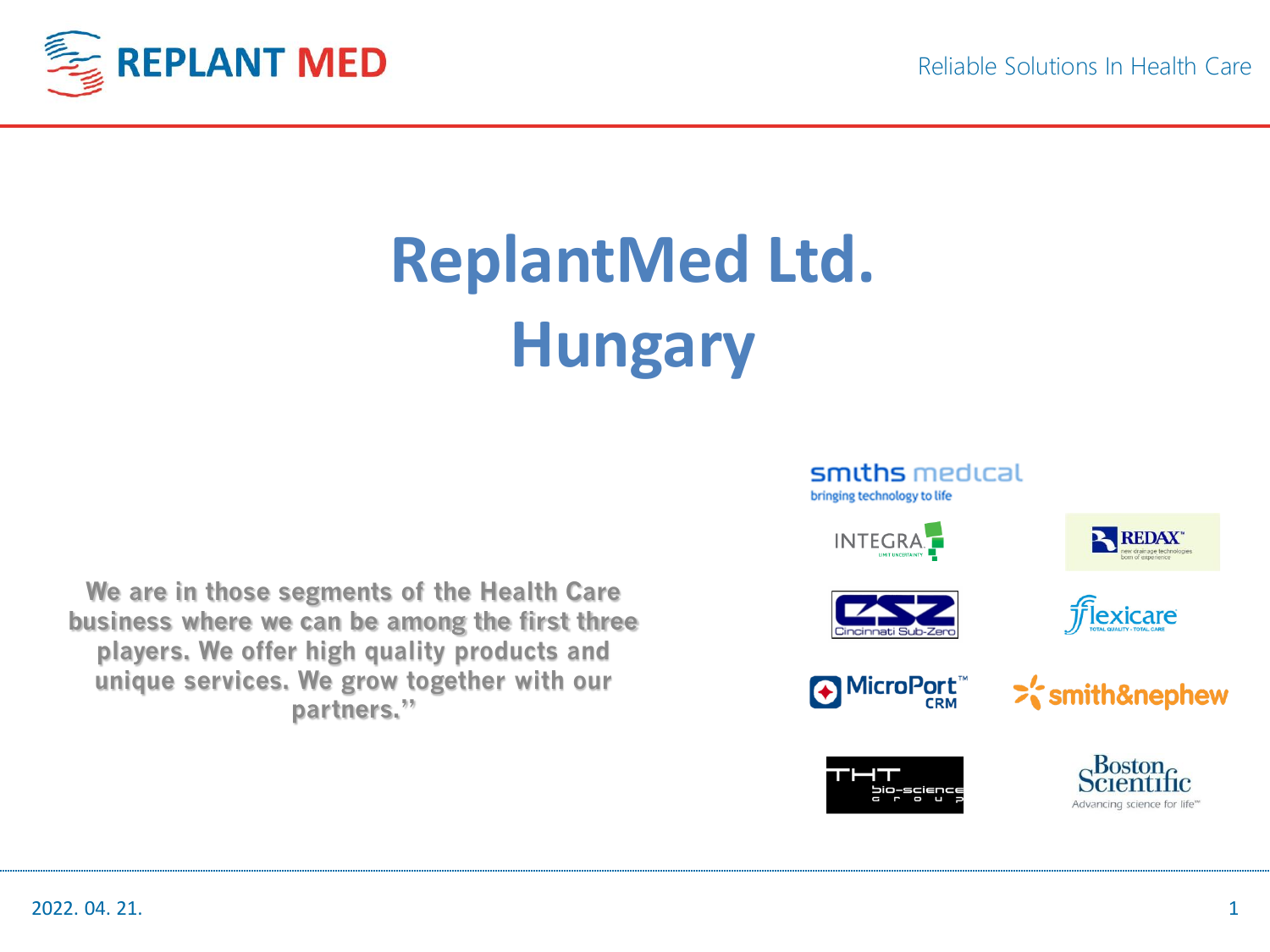

# Main data - Hungary



- Population: 9,9 million
- 3 million pensioner
- Growth of GDP : 6 %
- Inflation (2021): 5,1 %
- 127 hospitals (NHS)
- GDP spending on Healthcare < 5%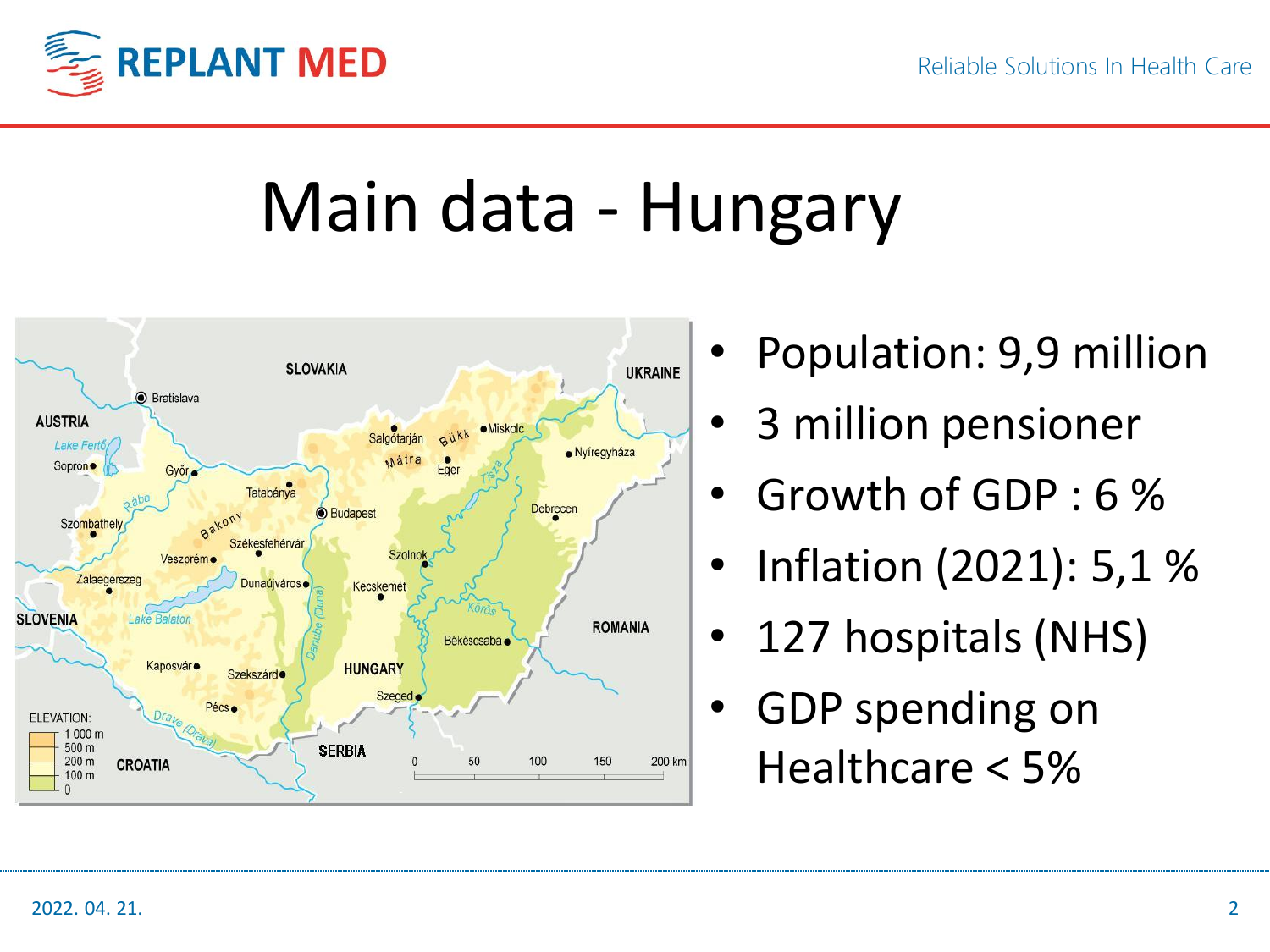

## Inpatient (hospital) segment

- Social security system: almost all the Hungarians are covered by National Health Insurance
- **Hospitals have to cover the costs from their budget** (regulated by Ministry of Health and National Health Insurance/NHI)
- **Budget**: **financed amount is set according to type of diseases** (DRG: Diagnosis Related Groups). 1 point = 180 000 HUF ( $\sim$  490 EUR). This amount has not been changed since 2015.
- **There are only few private hospitals** specialized mainly for one day surgery
- **New private hospitals opened in 2020-2021** (DrRose, Medicover, Duna Medical Center, MOM, Waberer, Doktor 24) for bigger procedures (owners: financial investors, insurance companies)
- Medical Devices can't be prescribed in hospitals except for discharge purpose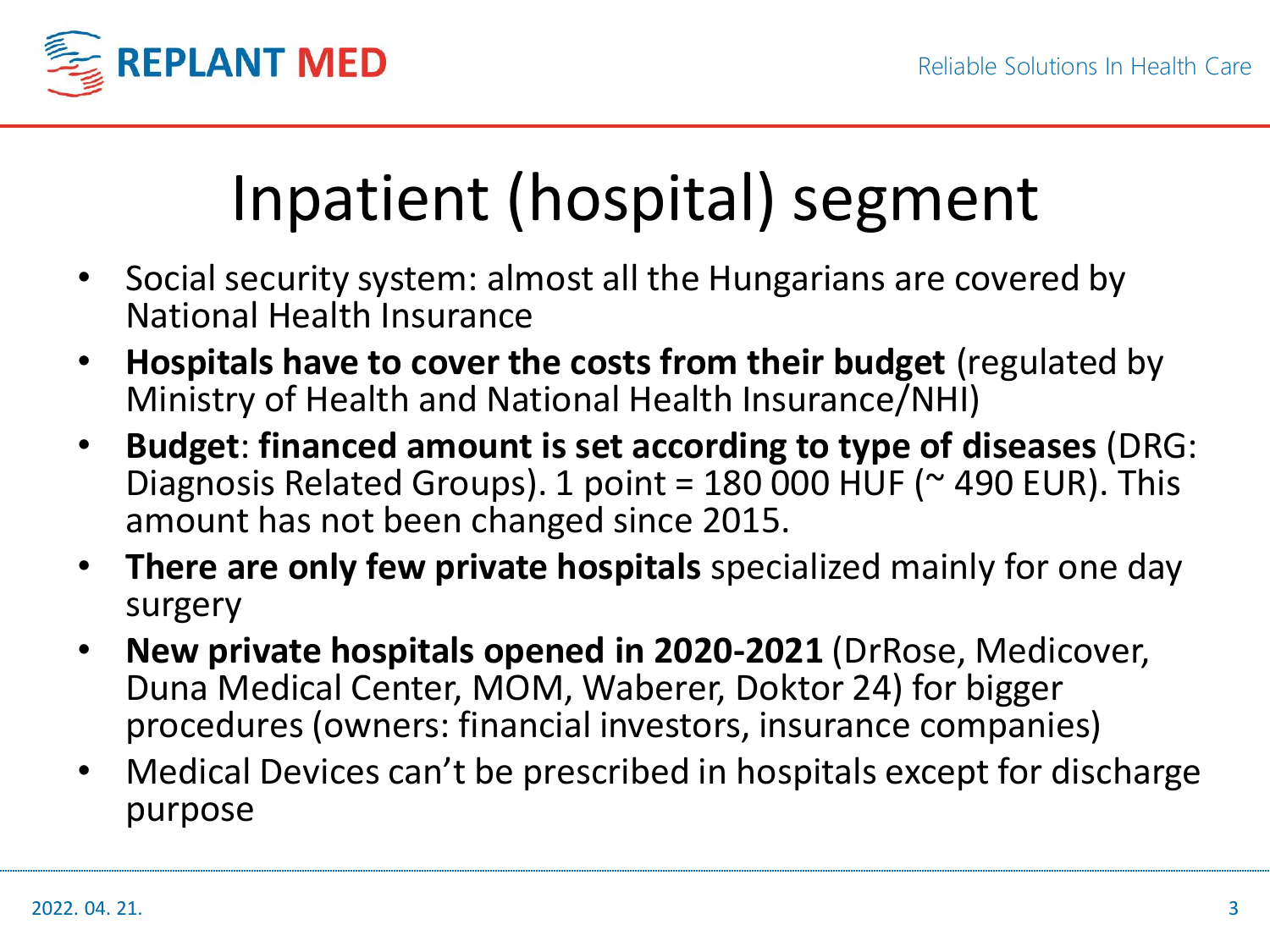

#### Total NHIF "benefit of kind" budget for 2021. I-XI.

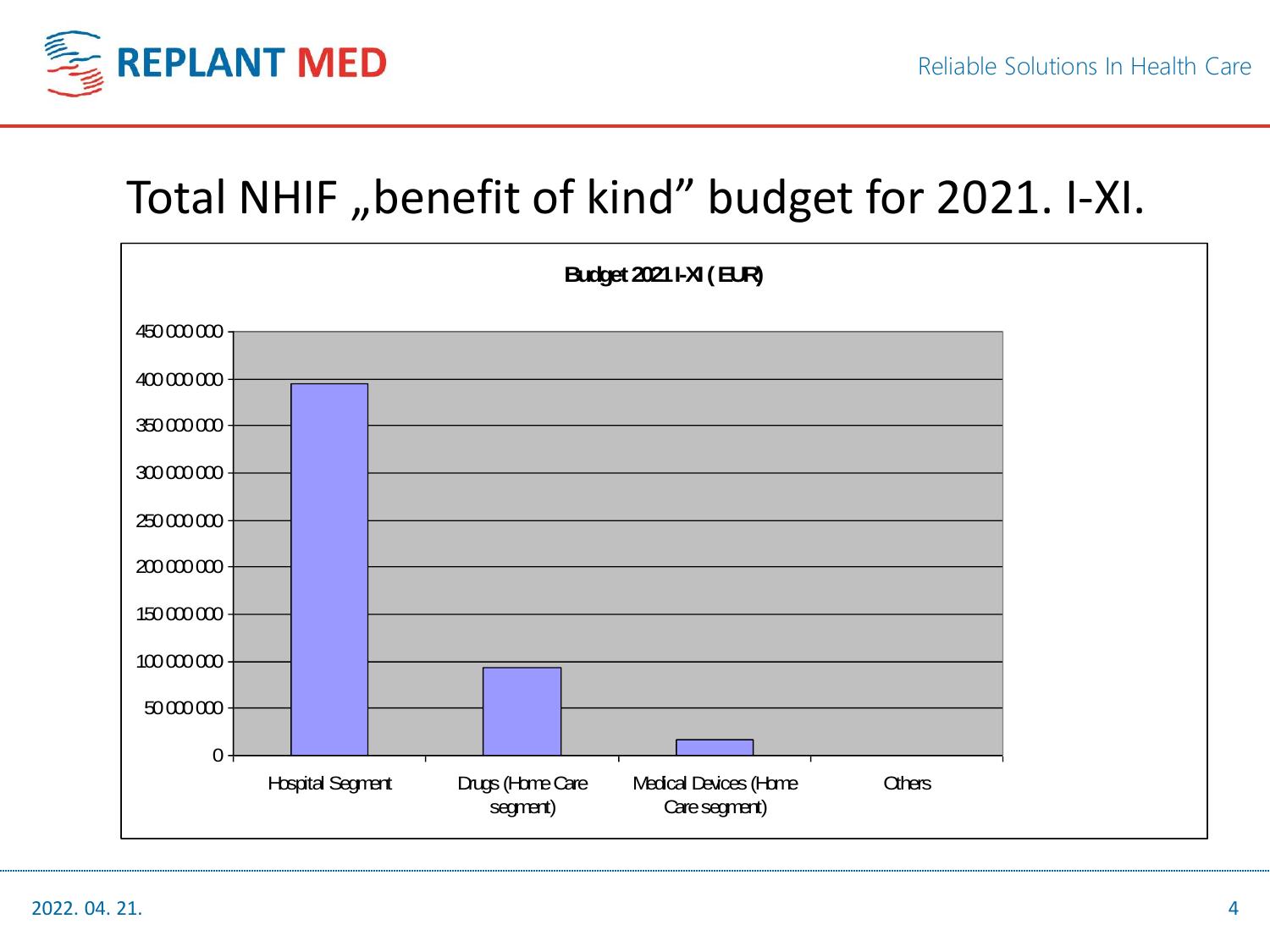

## Replant Group – main data

- We are in the Health Care business in Hungary for the last 28 years (8 years with Bristol Myers-Squibb)
- Total turnover of ReplantMed 1,61 m HUF (approx. M EUR 4,3) in 2021
- Annual avrg. growth rate/yr.: 6 %
- Representing 20 companies with more than ten thousand products
- Total HC: 29 people
- Total number of field reps: 7
- ISO 9001 : 2009 since 2003
- AA risk classification in 2018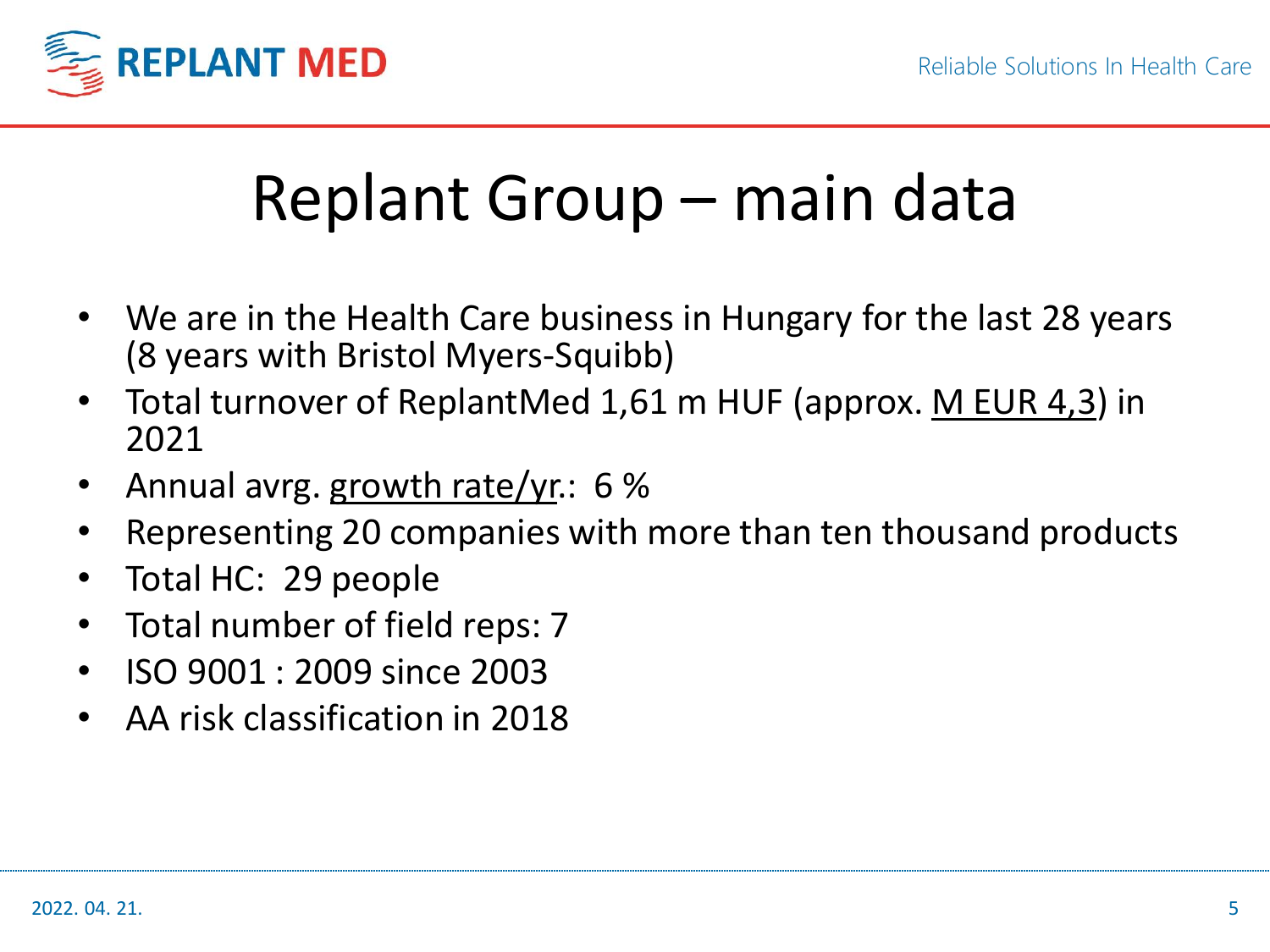



## Management

Zsolt Jóbai:, General Manager Owner of 70% shares



Péter Hanga: Professional Managing Director Owner of 15% shares,



Norbert Komenda: Finance Director Owner of 15% share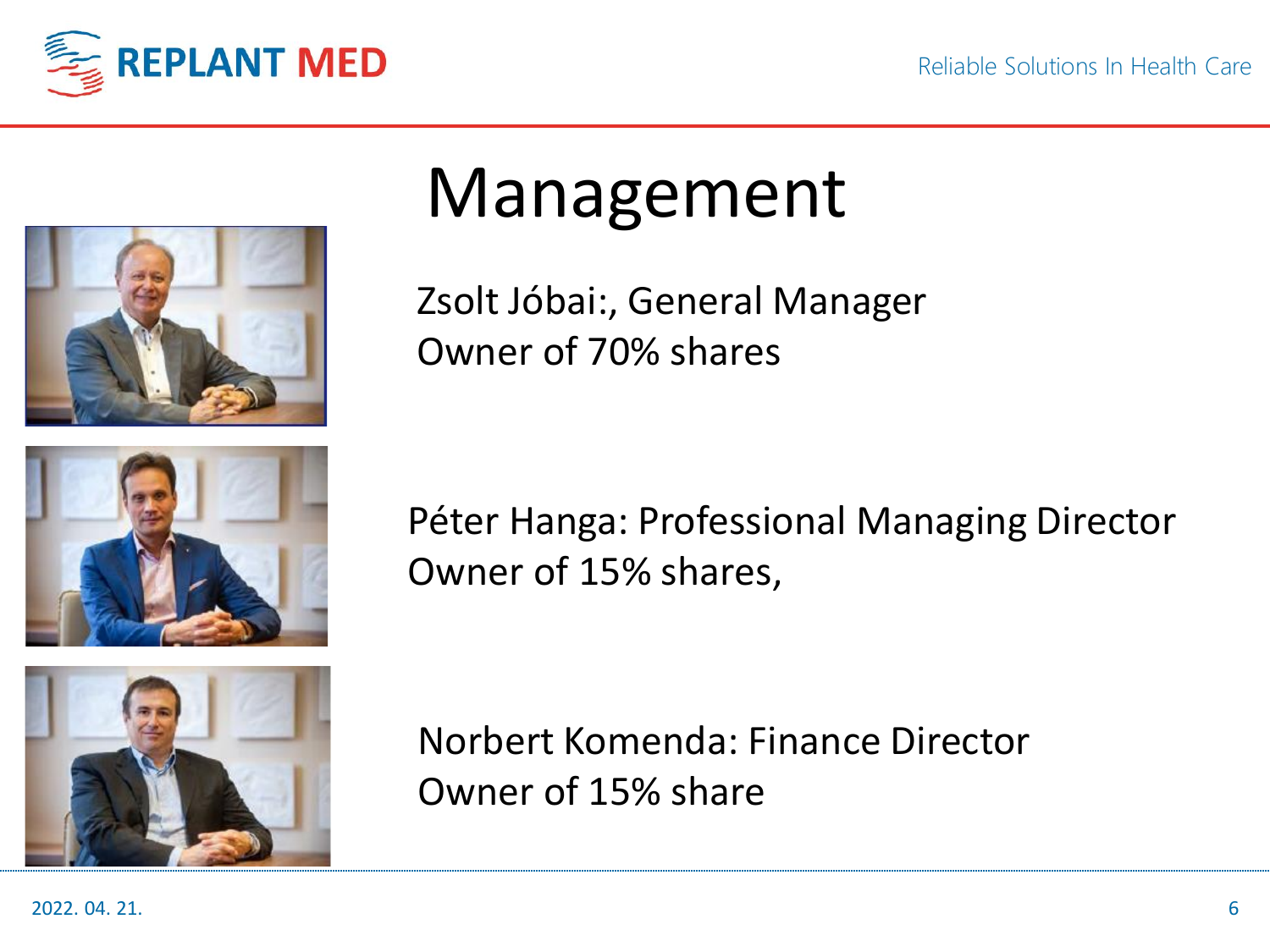

### Areas of Activity of ReplantMed

- ICU and Anaesthesia
- Cardiology
- Neurology
- Gynecology
- Surgery
- Oncology
- Operation wards
- Urology













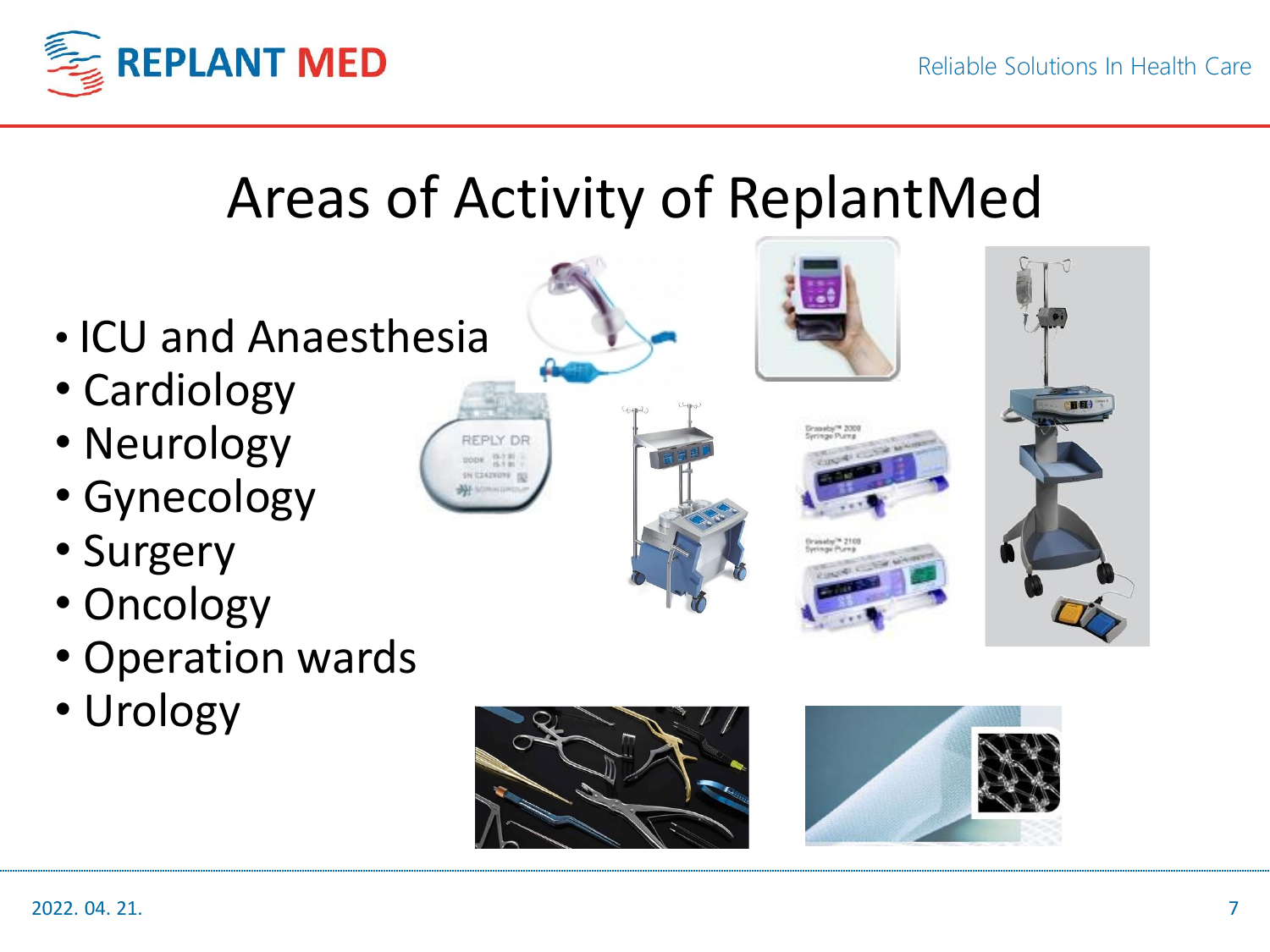

#### Sales History of Business Units (m HUF)

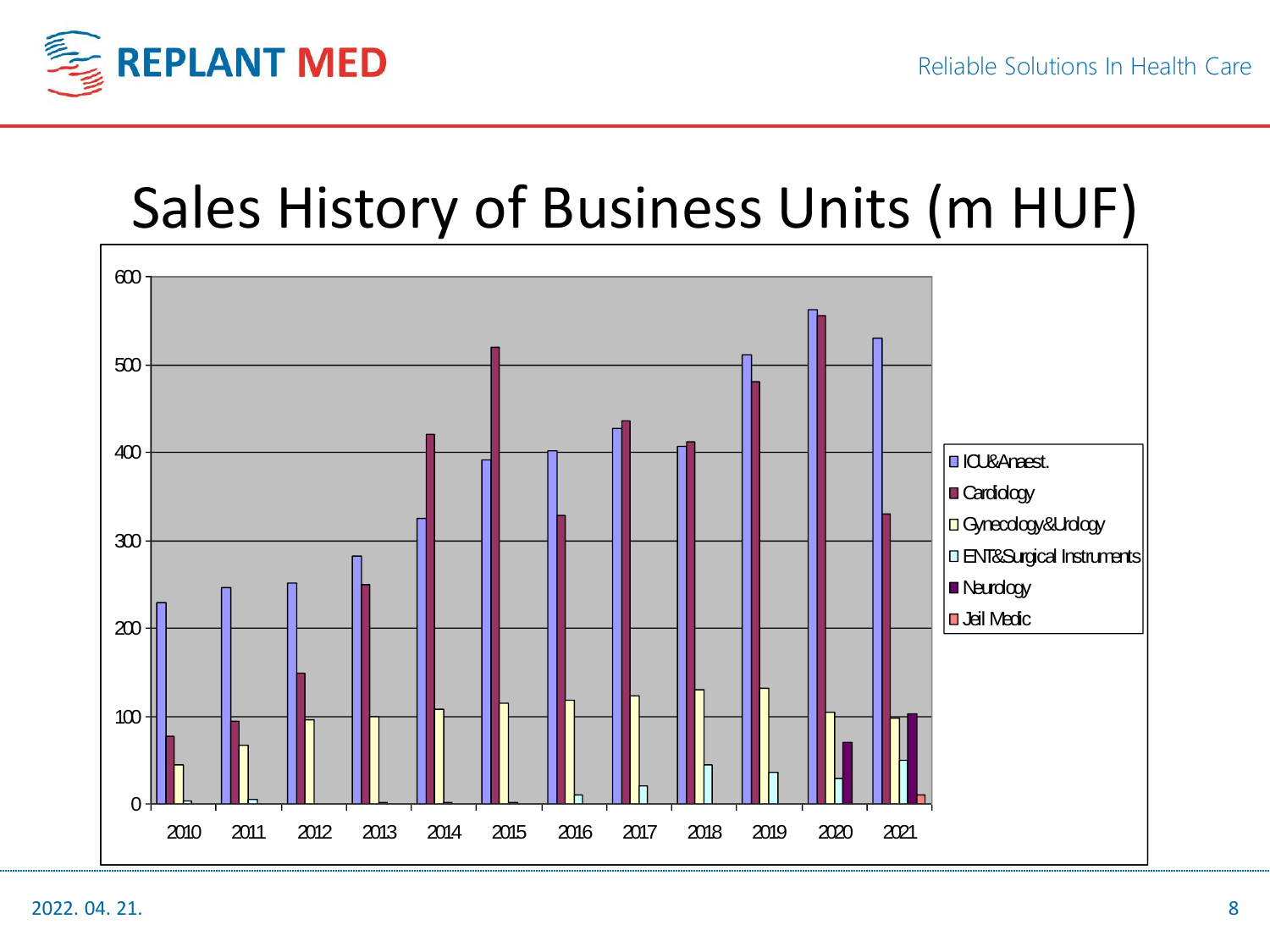

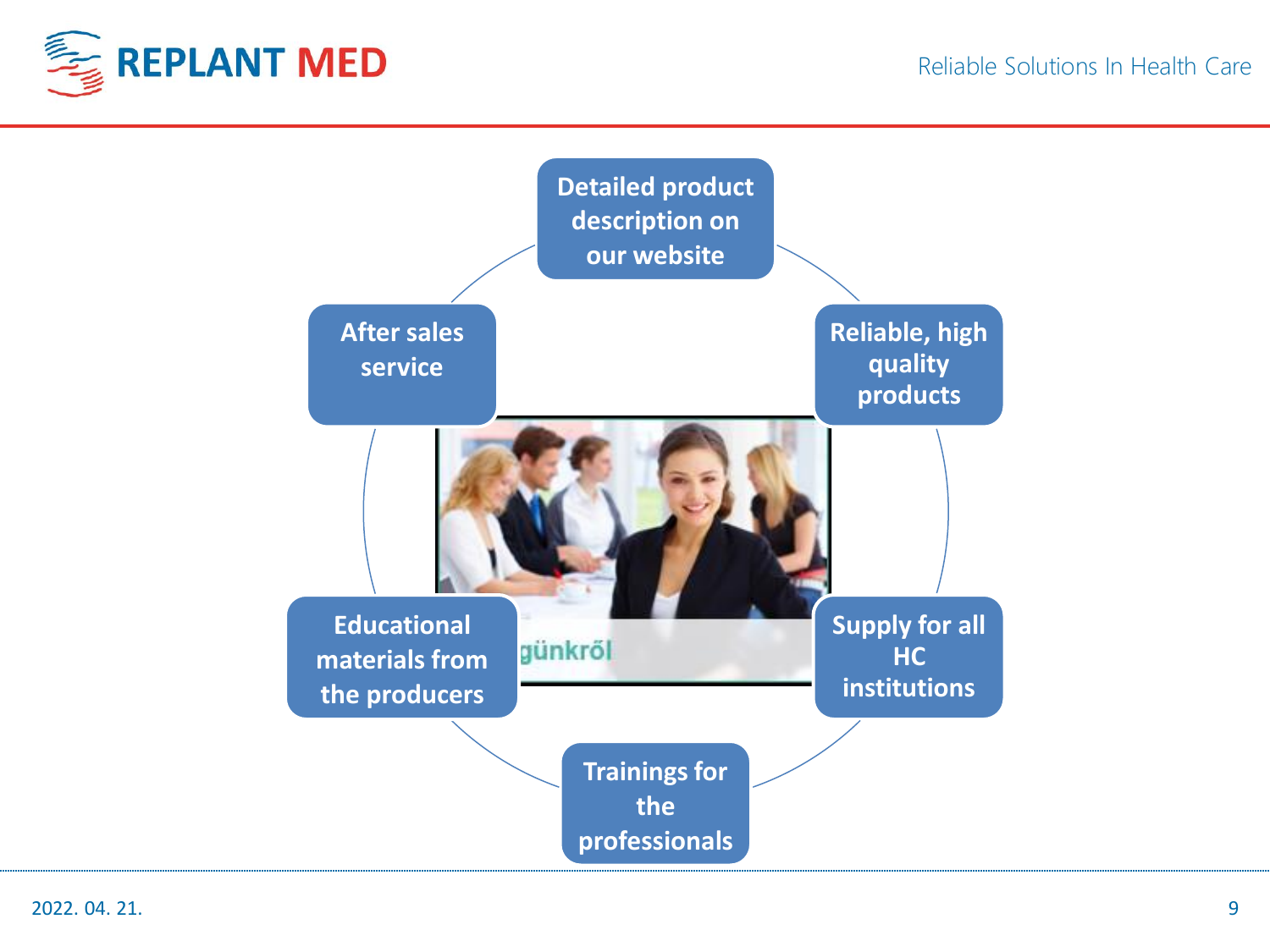



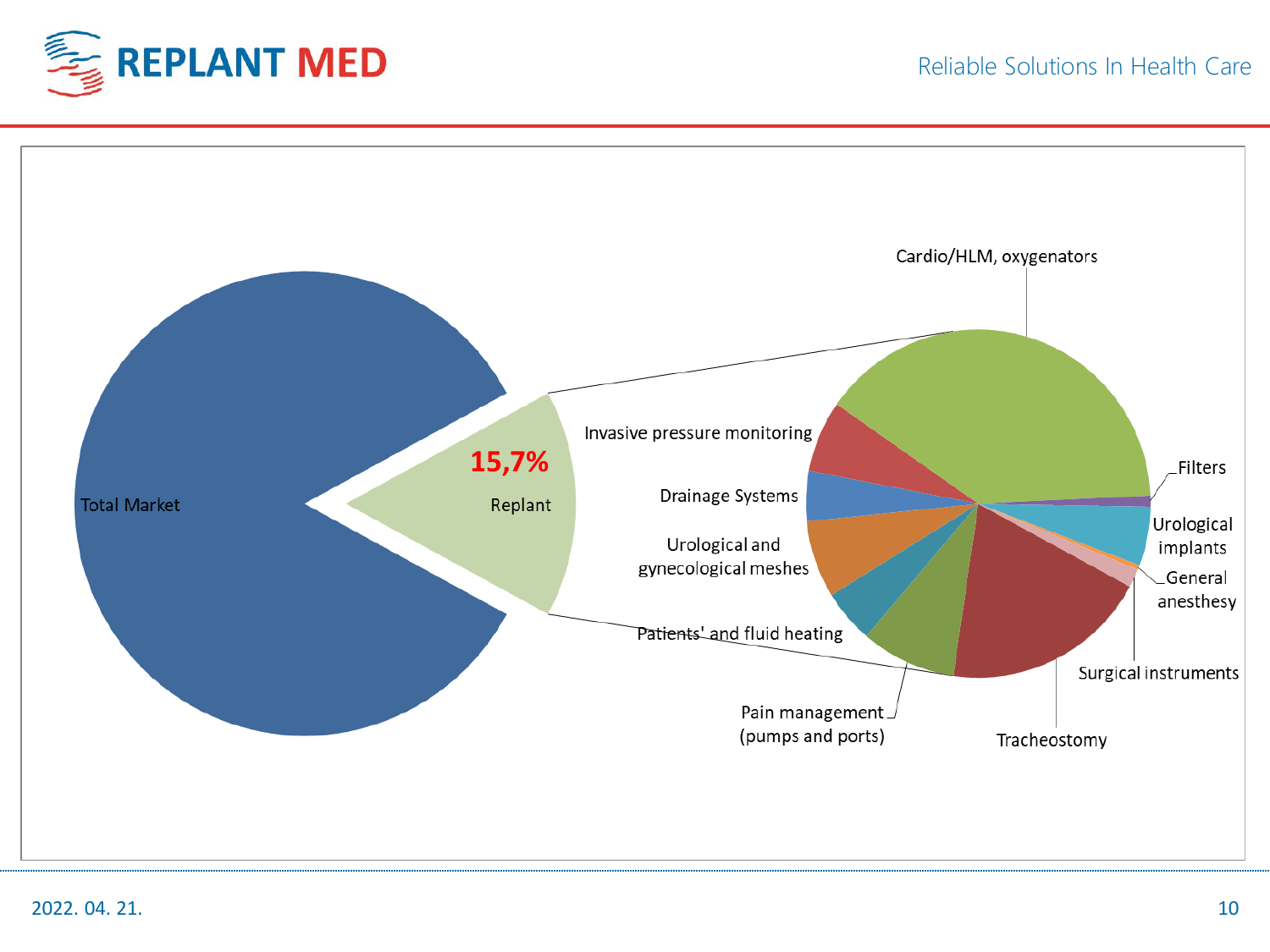

Reliable Solutions In Health Care